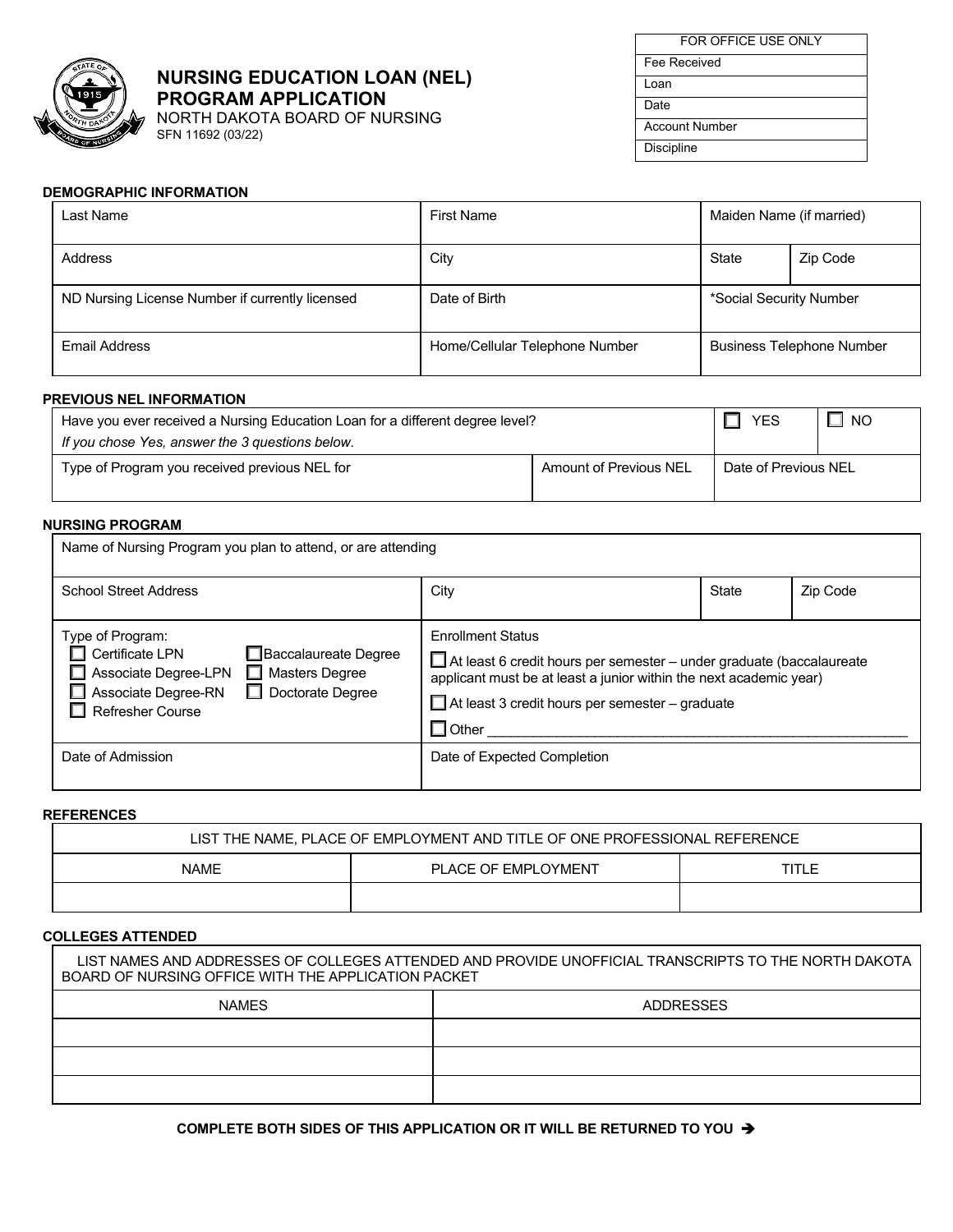## **ALL QUESTIONS MUST BE COMPLETED**

| $\mathbf{1}$ .                                                                                                                                                | Have you ever been convicted, entered a plea of guilty, nolo contendere, or no contest, for any felony or<br>misdemeanor offense(s)?                                                     | ш<br><b>YFS</b> | <b>NO</b>      |
|---------------------------------------------------------------------------------------------------------------------------------------------------------------|------------------------------------------------------------------------------------------------------------------------------------------------------------------------------------------|-----------------|----------------|
|                                                                                                                                                               | Must Answer YES if:                                                                                                                                                                      |                 |                |
|                                                                                                                                                               | A conviction has been pardoned, dismissed, expunged, sealed, stayed, deferred, or suspended; or                                                                                          |                 |                |
|                                                                                                                                                               | If you have entered into any agreement by which an offense would be dismissed upon completion of                                                                                         |                 |                |
|                                                                                                                                                               | certain terms.                                                                                                                                                                           |                 |                |
| 2.                                                                                                                                                            | Are there any pending charges against you with respect to a felony or misdemeanor offense?                                                                                               | <b>YES</b><br>ш | <b>NO</b><br>ப |
| 3.                                                                                                                                                            | Have you had an unlicensed assistive person registry or nurse aide registry listing marked for abuse,                                                                                    | <b>YES</b><br>U | <b>NO</b><br>ப |
|                                                                                                                                                               | neglect or misappropriation of property?                                                                                                                                                 |                 |                |
| 4.                                                                                                                                                            | Has your registration or nursing license been sanctioned or disciplined by any other jurisdiction?                                                                                       | <b>YES</b>      | <b>NO</b>      |
| 5.                                                                                                                                                            | Have you been investigated or are you presently being investigated by any other jurisdiction?                                                                                            | <b>YES</b>      | <b>NO</b>      |
| 6.                                                                                                                                                            | Have you been denied registration or nursing licensure by any other jurisdiction?                                                                                                        | <b>YES</b>      | <b>NO</b>      |
| 7 <sub>1</sub>                                                                                                                                                | Have you been terminated from a nursing related job due to conduct that may be grounds for disciplinary<br>action?                                                                       | <b>YES</b><br>H | <b>NO</b><br>ш |
| 8.                                                                                                                                                            | Do you currently have a diagnosis of chemical dependency or are you participating in chemical<br>dependency treatment/rehabilitation or an alternative to discipline/monitoring program? | <b>YES</b><br>H | <b>NO</b><br>ш |
| 9.                                                                                                                                                            | Are you currently experiencing a physical, emotional, or mental condition that may impair your ability to<br>practice nursing with reasonable skill and safety?                          | <b>YES</b><br>П | NO.<br>ш       |
| If your answer is "YES" to any question above, attach a detailed written explanation and related legal documents to the application and<br>send to the board. |                                                                                                                                                                                          |                 |                |

### **APPLICANT SIGNATURE, CERTIFICATION AND ATTESTATION**

I certify the information on this document is true, correct, and complete. I acknowledge repayment of the NEL is through working as a nurse in North Dakota.

| Signature | Date |
|-----------|------|
|           |      |

### **The administrative rules governing the Nursing Education Loan Program and the Policies for Applicants/Recipients are available at www.ndbon.org. It is recommended that you read the rules and policies.**

\*In compliance with the Federal Privacy Act of 1974, the disclosure of the individual's social security number on this form is mandatory pursuant to North Dakota Century Code 43-50-02. The individual's social security number is used for identification purposes.

| <b>D. DISCIPLINE REVIEW</b> |
|-----------------------------|
| $\Box$ CAC                  |
| □ APPROVAL                  |

 **FOR OFFICE USE ONLY**